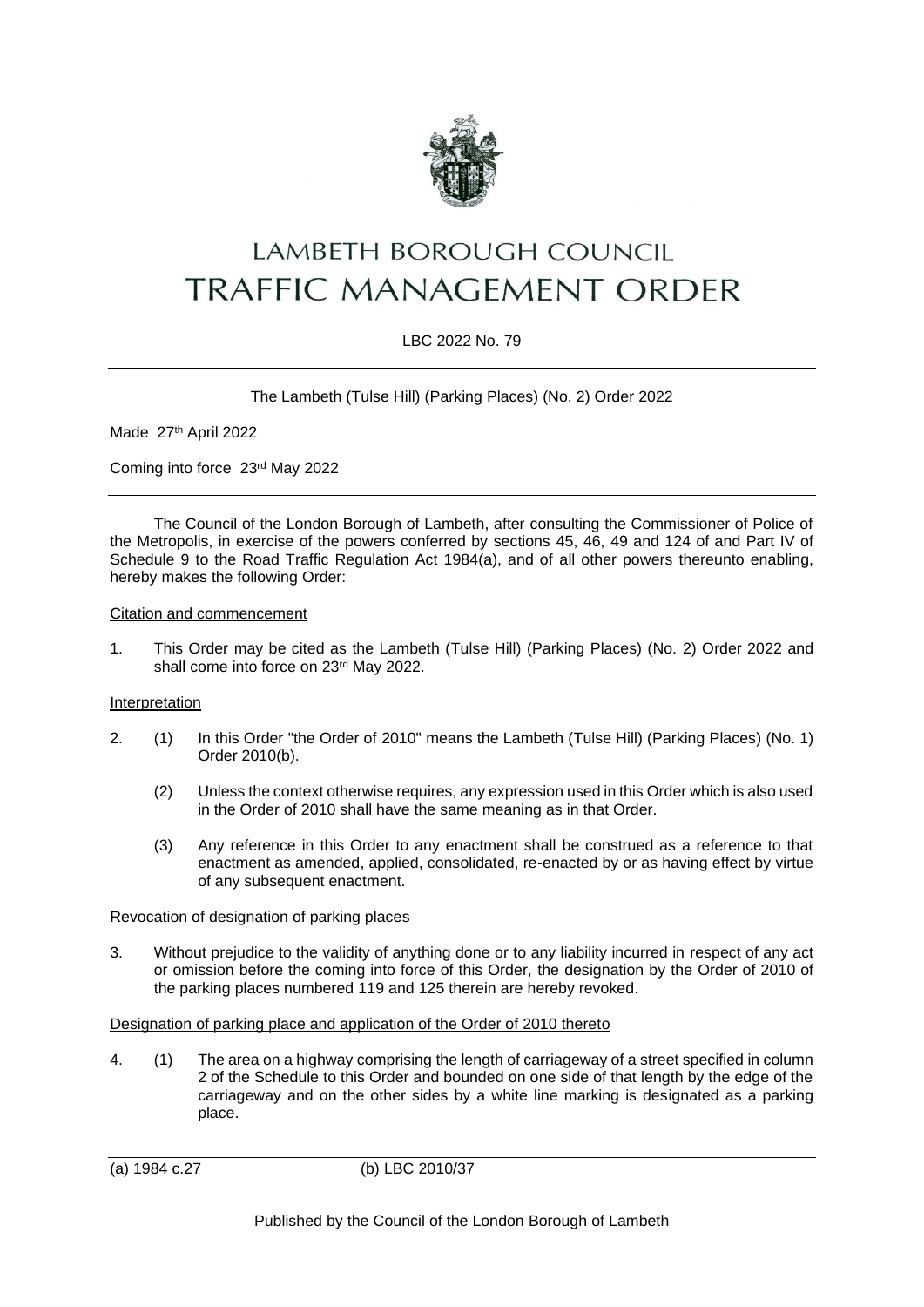- (2) The reference in this Article to a white line marking shall be construed as a reference to the white line marking (either broken or continuous) provided for in Schedule 7 to the Traffic Signs Regulations and General Directions 2016(a) or, if applicable, authorised by the Secretary of State by virtue of section 64 of the Road Traffic Regulation Act 1984.
- (3) The provisions of the Order of 2010 (other than Articles 3, 16 and 41) shall apply to the area designated as a parking place by this Order as if in those provisions any reference to a parking place included a reference to the area designated as a parking place by this Order and as if any reference to Schedule 3 to the Order of 2010 included a reference to the Schedule to this Order.

## Placing of traffic signs, etc.

- 5. The Council shall:
	- (a) place and maintain traffic signs indicating the limits of the parking place referred to in the Schedule to this Order;
	- (b) place and maintain in or in the vicinity of the parking place referred to in the Schedule to this Order traffic signs indicating that such parking place may be used during the permitted hours for the leaving only of the vehicles specified in Article 4(2) of the Order of 2010;
	- (c) carry out such other work as is reasonably required for the purposes of the satisfactory operation of the parking place referred to in the Schedule to this Order.

Dated this twenty-seventh day of April 2022.

Ben Stevens Highway Network Manager